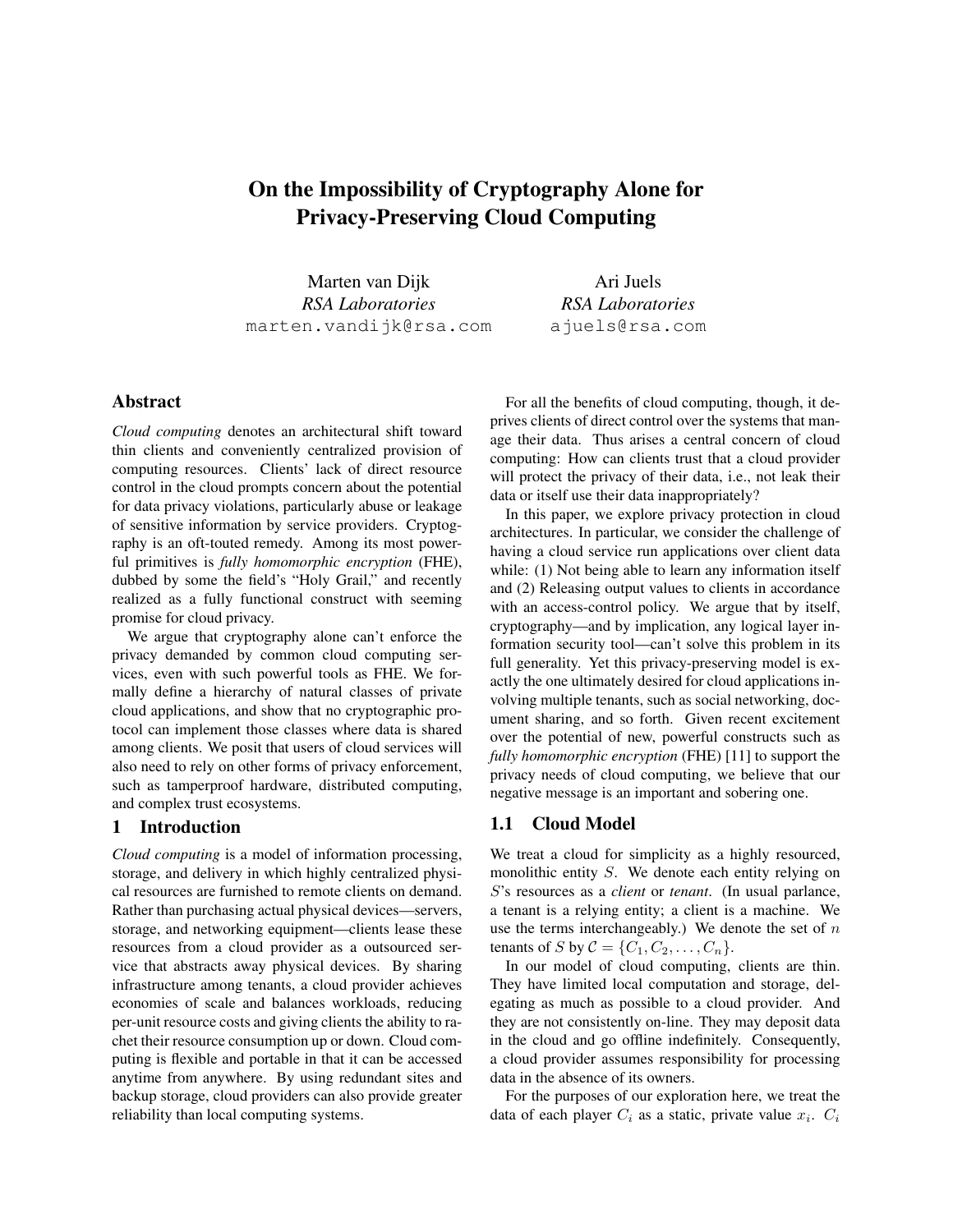stores  $x_i$  with S. S is tasked with executing various applications over  $\{x_i\}$ . The overarching goal of privacy preservation we explore in this paper dictates that in no case should S learn any portion of any piece  $x_i$  of private data. Applications that operate over the data of multiple clients respect access-control policies, as we explain.

## 1.2 Our Contribution

We explore the challenge of privacy preservation for clients in the cloud by proposing a (nested) hierarchy of three classes of privacy-preserving forms of computing. These classes are meant to characterize natural applications that S might be called upon to execute in the cloud over clients' sensitive data. We define privacy preservation here to mean that S itself should learn *no information* from any application execution, while select clients should learn limited output information. (We do not consider *bidirectional privacy* here, i.e., we do not consider the privacy of  $S$ .) The three classes, in order of increasing generality, are:

1. Private single-client computing: These applications execute over the data  $x_i$  of a given client  $C_i$ . Their access-control policy stipulates that only  $C_i$ may learn any output. Note that an access-control policy restricting  $C_i$ 's access to outputs isn't meaningful: Since  $x_i$  belongs to  $C_i$ , revealing any function of  $x_i$  to  $C_i$  leaks no information.

*Example:* A privacy-preserving tax-preparation program might be implemented via private singleclient computing. The data  $x_i$  consists of the financial statements of  $C_i$ —to be hidden from S. The output of the program is a prepared tax return.

2. Private multi-client computing: These applications execute over the data  ${x_i}_{i=1}^n$  of multiple clients  ${C_i}_{i=1}^n$ . Since clients may not be mutually trusting (and might collude with  $S$ ), a multiclient application's access-control policy must stipulate release of information selectively to different clients. Such release may be asymmetric, i.e., for a given  $f$ ,  $C_i$  may be granted permission to learn  $f(x_i, x_j)$ , while  $C_i$  isn't.

*Example:* A social networking system might be designed as a private multi-client system. Here,  $x_i$  is the personal profile of client  $C_i$ .  $C_i$  adlso specifies which friends are entitled to what portions / functions of her data, i.e., gives an access-control policy.

3. Stateful private multi-client computing: These are private multi-client applications in which the access-control policy on a client's data is stateful, in the sense that it depends on the history of application execution by S.

*Example:* A healthcare-research system might be implemented via stateful private multi-client computing in which a client is either a patient or a research facility. A patient  $C_i$  furnishes healthcare record  $x_i$ . A research facility  $C_i$  is permitted to learn certain aggregate statistics over the full set of healthcare records in the system. The accesscontrol policy is stateful in the following sense, though: The aggregate information a research facility receives from the system should never be sufficient to reveal individually identifying data. (The system might enforce a standard privacy metric such as  $k$ -anonymity [25].)

Single-client private computing is realizable via FHE, as we explain below.

Private multi-client computing is an important class to consider because it provides natural cloud functionality that is fairly limited, but, as we prove, still not realizable by *any* cryptographic protocol. We prove that private multi-client computing implies general *program obfuscation*, which is provably unachievable in software alone [4]. (Special cases are realizable; our impossibility result applies to the class as a whole.) Thus private multiclient applications require *trustworthy computation* of some type. (Exactly how general such trustworthy computation needs to be is an open problem.) By trustworthy computation, we mean integrity-protected execution history and integrity-protected application of history to access control—i.e., functionality equivalent to a fully trusted party.

Stateful private multi-client applications are an important class to study, as they characterize the norm in the cloud. They include social networks (e.g., Facebook), shared applications (e.g., Google Apps), customer relationship management (e.g., Salesforce.com), etc. They are growing in prevalence. Stateful private multi-client functions clearly imply trustworthy computation in S.

Organization: In section 2, we discuss FHE and survey related work. We explore our three privacy-preserving application classes in detail in section 3, and prove that the class of private multi-client programs cannot be constructed. We conclude in section 4 with a discussion of practical approaches to cloud privacy.

#### 2 Related Work

Privacy is a well recognized sticking point in the cloud. Garfinkel [9] discusses how Google Chrome OS realizes the thin-client / monolithic server model we explore here and the privacy concerns that the resulting data amalgamation and loss of infrastructural control bring to consumers. Enterprises too cite security and privacy as top challenges in cloud adoption, as shown in surveys, e.g., [1], and generally cautious industry adoption [24].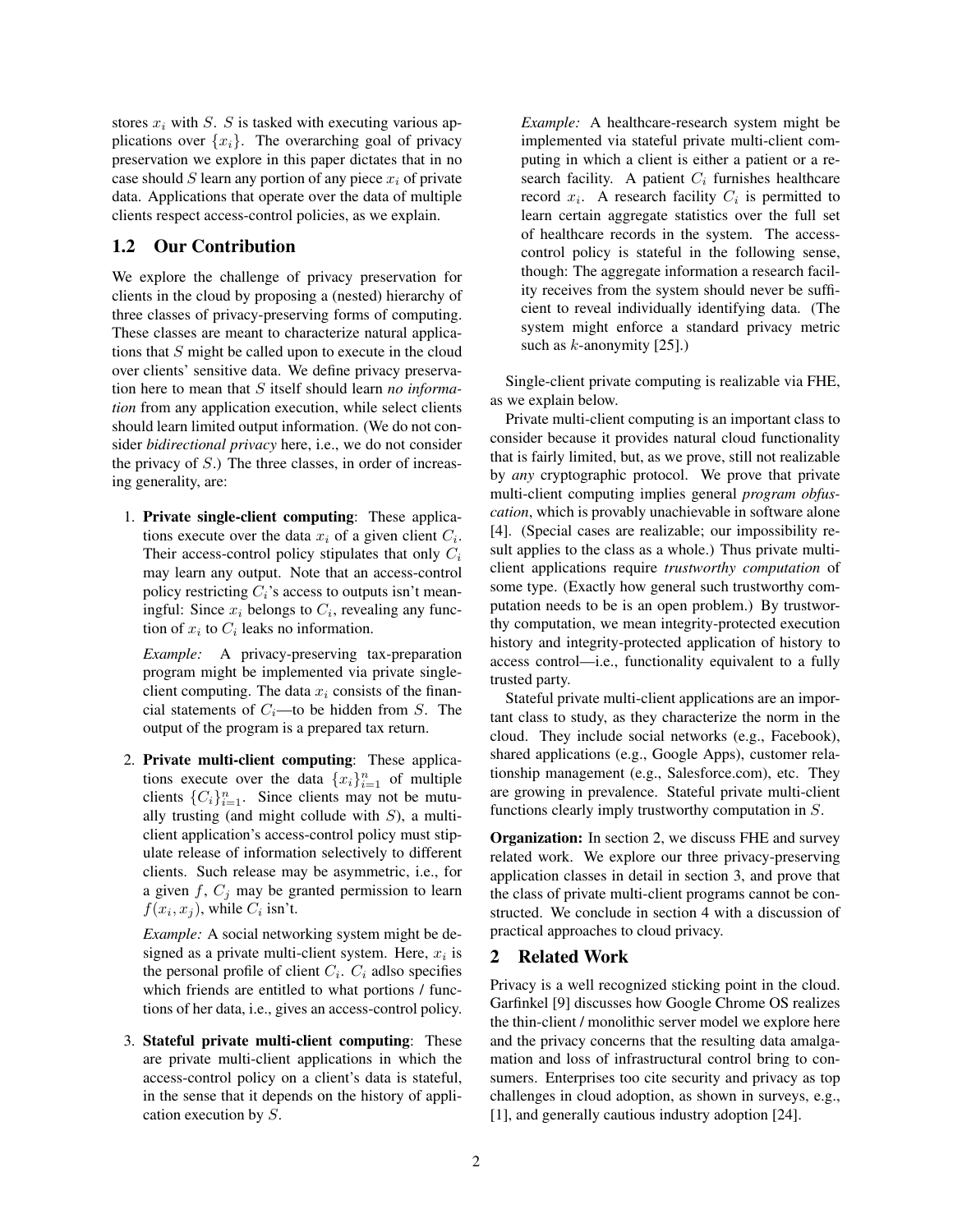Researchers tend to advocate a consistent set of approaches to privacy enforcement in the cloud. Chow et al. [7] classify these approaches in three major categories: (1) "Information-centric" security, in which data objects are tagged with access-control policies essentially the mode of operation envisioned in the multiclient classes of the private computing hierarchy we propose here; (2) Trusted computing; and (3) Privacypreserving cryptographic protocols, which are, of course, the main focus of our work in this paper.

There are a number of privacy-preserving cryptographic protocols appropriate for specific cloud applications. Among these is Private Information Retrieval (PIR) [6], which allows a client to query a database without  $S$  learning which queries the client has submitted. Another example is searchable encryption; see, e.g., [23] for early work and [22] for more recent results. Searchable encryption allows the owner of a set of documents to authorize another party to conduct searches on a prespecified set of keywords, without revealing any additional information. These are special cases of private multi-player applications.

Proposed as a research challenge in 1978 [21], and long considered the "Holy Grail" of cryptography [19], Fully Homomorphic Encryption was first realized by Gentry in 2009 [11]. FHE enables computation over encrypted data. In a cloud environment, a client can store encrypted data on a server. The server can compute over this data without decrypting, and can send a ciphertext result to the client for decryption. Thus the server computes "under the covers" in a fully privacy-preserving way, never learning the client's data. While not yet efficient enough for practice, FHE in theory provides general privacy protection for a client-server relationship.

FHE provides a general solution for secure twoparty computation, also called secure function evaluation (SFE) [28]. In this sense FHE is a special case of *secure multiparty computation* (SMC), first proposed in [12], and subsequently explored in an extensive literature. SMC allows a set of (multiple) players to compute an arbitrary (bounded complexity) function over private inputs. It realizes, as an interactive protocol, the ideal functionality provided by a trusted party (or piece of hardware). In its general form, however, SMC requires players to be online, and thus isn't suitable for client enforcement of privacy in thin-client cloud architectures.

### 3 Cloud-Application Class Hierarchy

## 3.1 Private Single-Client Computing

In the private single-client scenario, client  $C$  asks the cloud S to evaluate a function f over  $C$ 's private input  $x. S$  should learn no information from the computation, so it is necessary that  $x, f(x)$ , and any intermediate values in the computation of  $f(x)$  remain encrypted under C's public key  $p$ <sup>1</sup>

More generally,  $C$ 's private input  $x$  can be a composite  $x = (x_1, \ldots, x_n)$  of different values  $\{x_i\}_{i=1}^n$  supplied respectively by other clients  ${C_i}_{i=1}^n$ . Each  $x_i$  is encrypted under  $C$ 's public key  $p$  to yield corresponding ciphertext  $c_i$ . Figure 1 depicts this more general scenario. The cloud S evaluates the resulting ciphertexts  $c_i$  via evaluation algorithm Eval<sub> $\varepsilon$ </sub>. The final result is a ciphertext c, an encryption of function value  $f(x_S, x_1, \ldots, x_n)$ under p. Here  $f(x_S, x_1, \ldots, x_n) = f(x_S, x)$  is f evaluated in C's private value x together with a value  $x_S$ supplied by  $S<sup>2</sup>$ . The subscript  $\mathcal E$  indicates that the evaluation algorithm Eval<sub> $\varepsilon$ </sub> is associated with the encryption scheme  $\mathcal{E}$ , which consists of a key-generating, an encryption, and a decryption algorithm.

Note that the  $\{x_i\}$  are private with respect to S, an important issue when we examine multi-client scenarios.



Figure 1: Private Single-Client Computing

It is possible to construct a semantically secure (against chosen plaintext attacks) encryption scheme  $\mathcal E$ together with an evaluation algorithm Eval<sub>s</sub> that satisfies the property shown in Figure 1. Gentry [11] constructed the first fully homomorphic encryption (FHE) scheme, which solves this problem. Non-homomorphic or partially homomorphic, i.e., ordinary encryption of data doesn't allow someone without knowledge of the secret decryption key to manipulate underlying data in a general way. In an FHE scheme, any f realizable as a (polynomial-size) circuit can be executed without leaking information about inputs, intermediate values, or outputs.

FHE can be used by a single client to outsource private computation to the cloud. But the range of cloud

<sup>&</sup>lt;sup>1</sup>In single-client applications where only the client encrypts her data, symmetric-key encryption suffices, because a single entity encrypts and decrypts the data. If other entities contribute data, then public key encryption is necessary.

<sup>&</sup>lt;sup>2</sup>Function f may discard  $x_S$ . Value  $x_S$  can also be encrypted input if the cloud also plays the role of another entity who contributes private data.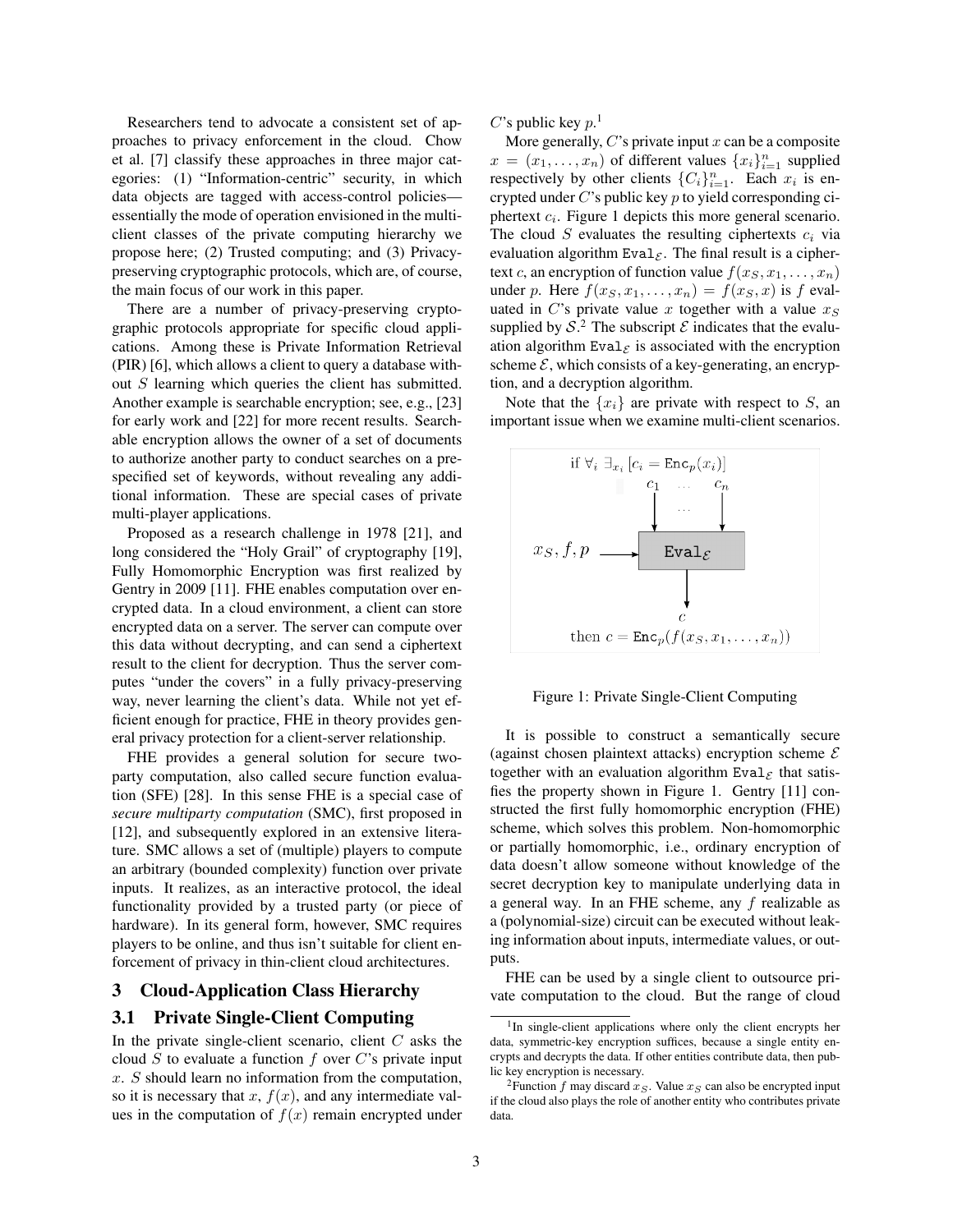operations enabled by FHE is restricted to an encryption domain defined by the public key  $p$  of a single client. For more general cloud applications, we need to define a more general class.

## 3.2 Private Multi-Client Computing

The objective in a multi-client setting is to compute across data supplied by multiple clients, but also to reveal output values to multiple clients in a privacy-preserving way. To achieve this goal, we need a new primitive that has functionality beyond FHE. In particular, there are two new requirements:

- 1. Access-controlled ciphertexts: Because computation takes place across multiple clients, it's important that a client  $C_i$  be able to stipulate what functions may be computed on its private input  $x_i$ . If arbitrary computation is permitted, then  $x_i$  itself may be revealed to all other clients (and a colluding  $S$ ). We refer to this privacy requirement as *functional privacy*.
- 2. Re-encryption: Privacy-protected transformation of a ciphertext under a key  $p'$  to a key  $p$  is required to enforce functional privacy. If the encryption keys  $p'$ and  $p$  are identical, then any client that can decrypt outputs can also decrypt and learn inputs, preventing any kind of access control.

In the private multi-client setting, then,  $S$  evaluates function f on private inputs  $\{x_i\}$  encrypted under (potentially) different clients' public keys  $p_i$ . We let  $c_i$  denote the ciphertext of  $C_i$ . Functional privacy is enforced by allowing  $C_i$  to tag ciphertext  $c_i$  with access-control policy  $A_i$  that indicates whether  $x_i$  can be used as input to a given function  $f$  with output encrypted under public key p. We write  $c_i = \text{Enc}_{p_i}(x_i, A_i)$ . We model  $A_i$  as a membership circuit that takes as input triples  $(i, f, p)$ . If  $A_i(i, f, p) =$  true, then client  $C_i$  allows  $x_i$  to be used as the *i*th input to  $f$  if its final result is encrypted under p. (Note that any client  $C_i$  can be a permitted receiver of output in this model, namely when  $p = p_i$ .)

Figure 2 depicts the new situation. If and only if access-control policies on all ciphertexts  $\{c_i\}$  are met, the evaluation algorithm Eval<sub> $\varepsilon$ </sub> returns a ciphertext  $c =$  $\text{Enc}_p(f(x_S, x_1, \ldots, x_n)).$ 

We now prove that private multi-client computing is in general unachievable using cryptography.

Two-player setting: For the purposes of our proof, it is simplest to consider a special case of the private multiclient computing class, namely a two-player setting as depicted in Figure 3. There is one sender and one receiver. The function  $f$  takes only two inputs,  $x_S$  and  $x_1$ . The sender uses a simple access-control policy  $A_{(1,f,p)}$ , a membership circuit that outputs true only for input



Figure 2: Private Multi-Client Computing

 $(1, f, p)$ , i.e., allows only one function f and one output key p. The receiver knows the secret key s corresponding to  $p$  and is able to decrypt the result and retrieve the function output  $f(x_S, x_1)$  for any  $x_S$ . In this sense the receiver has oracle access to the function  $x_S \rightarrow f(x_S, x_1)$ . (Observe that this two-player scheme may be viewed as a multi-player application in which there are two clients and  $S$  learns the decryption key of or colludes with one client.)



Figure 3: 2-Player Setting

Definition 1 *A two-player private computing scheme has* functional privacy *over circuits if: For all ppt adversaries* A*, there exists a ppt simulator* S*, and a negligible function*  $\alpha$ *, such that for all*  $(p_1, s_1), (p, s) \leftarrow$  $Gen(1^{\lambda})$ *, for all circuits f, for all ciphertexts*  $c_1 \leftarrow$  $\texttt{Enc}_{p_1}(x_1, A_{(1,f,p)})$  and for all poly-time computable bi*nary predicates* π*,*

$$
Pr[\mathcal{A}(p_1, f, p, c_1, s) = \pi(x_1)]
$$
  
\n
$$
\leq Pr[\mathcal{S}^{\{x_S \to f(x_S, x_1)\}}(1^{\lambda}) = \pi(x_1)] + \alpha(\lambda).
$$

*Here,*  $\lambda$  *is a security parameter; all asymptotics are in*  $\lambda$ *.* S *represents a simulator with oracle access to function*  $x_S \rightarrow f(x_S, x_1)$ .

The definition formalizes the intuition that privacy means that an adversary learns no more about  $x_1$  than a simulator can learn using oracle access to  $x_S \rightarrow$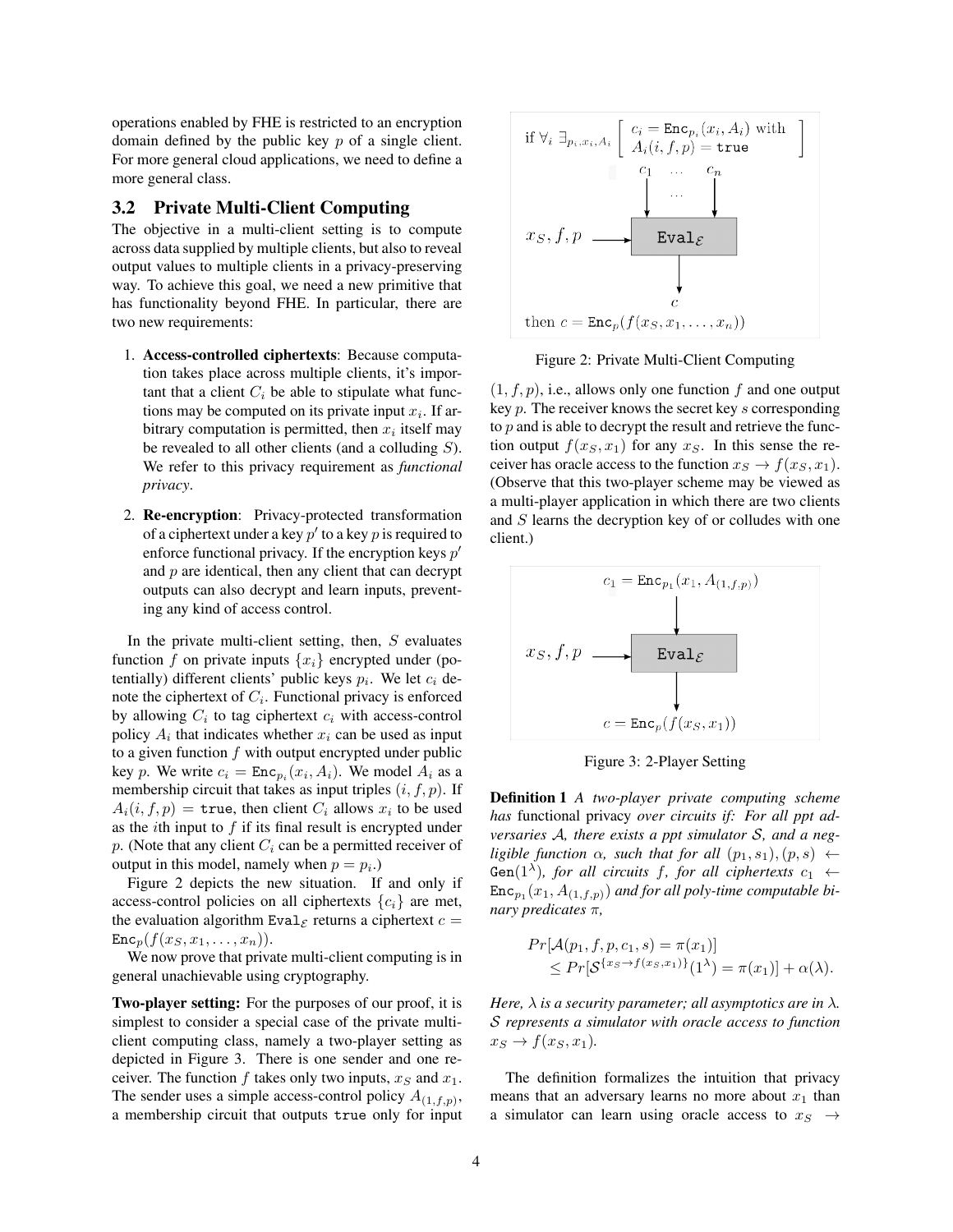$f(x_S, x_1)$ . That is, an adversary learns about  $x_1$  only what the access control policy  $A_{(1,f,p)}$  dictates.

Note that functional privacy does not imply semantic security. Two-player private computing —and by implication, full multi-client private computing—is not semantically secure against chosen-plaintext attacks. The receiver can distinguish between plaintexts by choosing  $x_1, x_1', x_S$  and f such that  $f(x_s, x_1) \neq f(x_s, x_1')$ .

Reducing two-player scheme to program obfuscation: Figure 4 shows a reduction from a two-player private computing scheme with functional privacy to an efficient circuit obfuscator  $\mathcal O$  which takes any circuit q as input and outputs an obfuscated circuit  $\mathcal{O}_q$ . In this reduction, all circuit sizes and running times are polynomial in  $\lambda$ where  $\lambda$  is set as |g|, the circuit size of g.

The main idea (detailed in the appendix) is to create an execution environment that evaluates a given program g over an input  $x$  "under the covers," i.e., in the domain of encryption under key  $p_1$ . This is accomplished by feeding a representation  $\langle g \rangle$  of g into Eval<sub>E</sub> (expressed as an evaluation circuit<sup>3</sup>) in  $x_1$  and setting input value  $x = x_S$ . The actual function evaluation  $g(x)$  is performed by a "meta-circuit" F that takes as input x and  $\langle g \rangle$ , i.e., F is a generic circuit that runs *any* circuit g on any input value.<sup>4</sup>  $F$  is the homomorphically computed function here. (Ciphertext  $x_1$  is tagged with access-control policy  $A_{(1,F,p)}$ , which permits application of  $F$ .) The computation result  $g(x)$  is output by a decryption circuit.<sup>5</sup>

The set  $BB = (p_1, F, p, c_1 = \text{Enc}_{p_1}(\langle g \rangle, A_{(1, F, p)}), s)$ of values circled in Figure 4 fully defines the execution environment, i.e., is all the data needed to realize it. The only variable value is the input  $x$ . Thus, running the twoplayer scheme on BB gives us a "black box" that takes input x and outputs  $g(x)$ —an obfuscated circuit  $\mathcal{O}_q$  that executes  $g^0$ .

By definition 1, it is easy to show that for execution of BB, we have

$$
Pr[\mathcal{A}(\mathcal{O}_g) = \pi(g)] \le Pr[\mathcal{S}^g(1^{|g|}) = \pi(g)] + \alpha(|g|).
$$

That is, execution of BB obfuscates any (poly-size) program  $q$ , which we know is not achievable [4]. We conclude that general multi-client private computing based solely on cryptographical assumptions is impossible.

Remarks: Our proof technique is general: it can be used to prove the impossibility of multi-client comput-



Figure 4: Obfuscated circuit  $\mathcal{O}_q$ 

ing schemes with functional privacy defined over Turing Machines (TM) or constant depth threshold circuits (TC0) (for which obfuscation impossibility results exist  $[4]$ ).

While *general* program obfuscation is impossible, the literature does include positive results for *specific* forms of obfuscation, including point functions [18, 27, 13] and certain cryptographic primitives [15, 14].

#### 3.3 Private Stateful Multi-Client

Due to lack of space, we omit a formal definition of private stateful multi-client computing. We remark only that in this class, the access control policies for a ciphertext include *the full history of computation of* S over the data of the client  $C$  that owns the ciphertext. A trustworthy computation environment is clearly necessary to realize this class of applications. As remarked above, this class includes many important applications in the cloud.

A key question, then, regards the relationship between private multi-client computing and stateful private multi-client computing. We proved above that private multi-client computing cannot be realized with cryptography (i.e., software) alone; thus such applications require trusted state / execution of some sort. Are the two application classes equivalent, then, in the sense of having identical trusted execution requirements? This as an important open problem.

### 4 Conclusion: How to Get Cloud Privacy?

We have shown the limitations of cryptography alone in meeting the challenges of cloud privacy. So what practical options are there for trustworthy computation? One frequently advocated tool is *trusted computing*, i.e., privacy (and security) enforcement via tamper-resistant

<sup>&</sup>lt;sup>3</sup>We assume that evaluation is compact, i.e., there exists a polynomial h such that for every value of  $\lambda$ , Eval<sub> $\mathcal E$ </sub> can be expressed as a circuit E of size  $|E| \leq h(\lambda)$ .

 ${}^{4}F$  can be constructed such that its size is polynomial in  $\lambda$ , i.e., polynomial in the size of its inputs.

<sup>&</sup>lt;sup>5</sup>We assume that decryption Dec is compact.

<sup>&</sup>lt;sup>6</sup>This procedure describes a circuit obfuscator  $O$ , which is efficient in that  $\mathcal O$  itself is a polynomial time algorithm, and its output  $\mathcal O_q$  has circuit size polynomial in  $|g|$ .